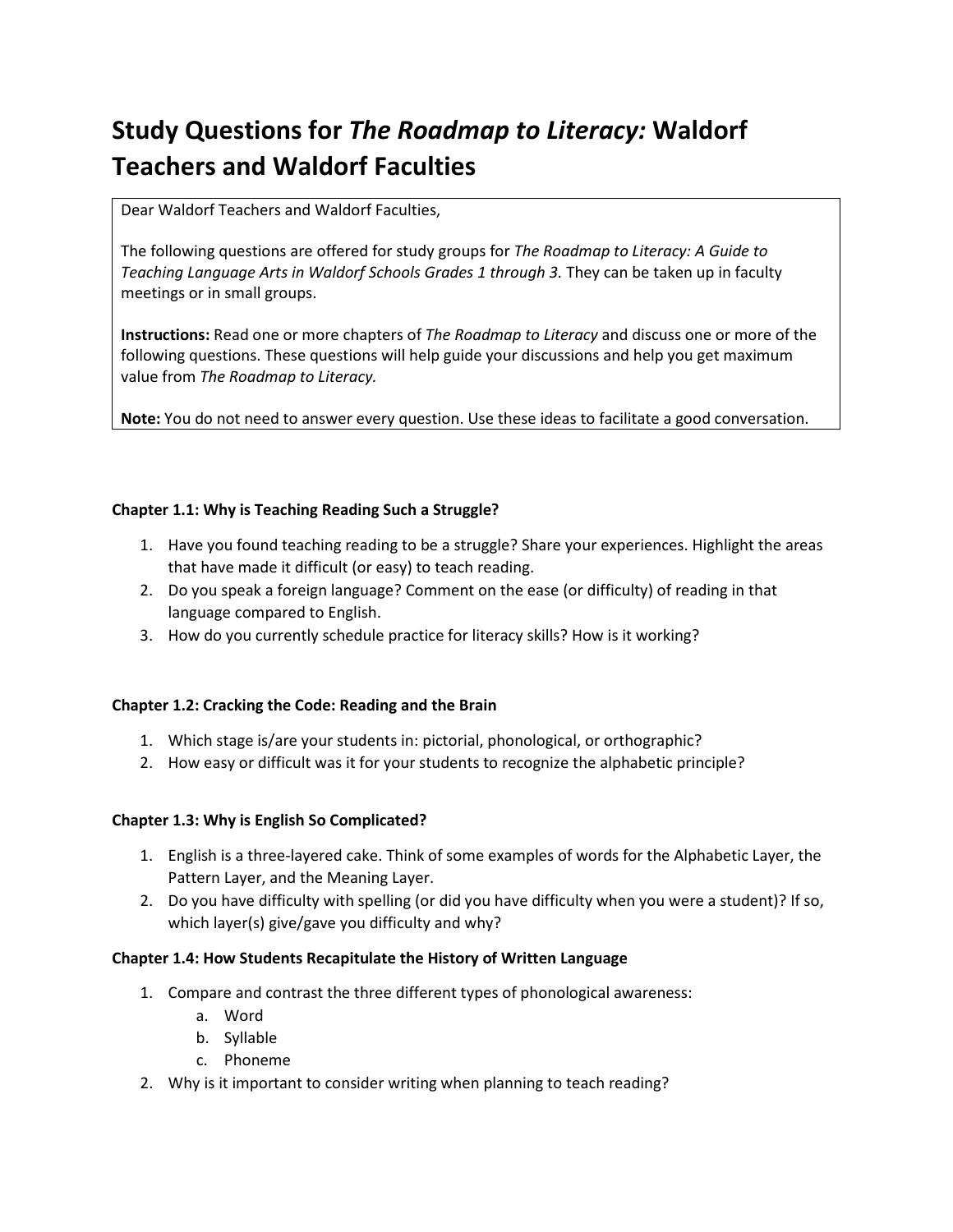## **Chapter 1.5: The Roadmap to Literacy: The Five Phases of Learning to Read and Spell**

- 1. Explore the difference between each phase:
	- a. Emergent Phase
	- b. Phonemic Awareness Phase
	- c. Pattern Phase
	- d. Syllable Phase
	- e. Latin/Greek Phase
- 2. Make up a word family (see page 28). How would a student in each phase approach reading words in a word family? What are the drawbacks of word families in the Emergent Phase and Phonemic Awareness Phase?

## **Chapter: 1.6**

- 1. Before you read the book, did you have an opinion on which reading method is best (i.e., Whole Language, Phonics, Look-Say)?
- 2. What are the benefits of each type of reading method? What are the drawbacks?
- 3. How can using the phases help you determine which method(s) to use?

## **Chapter 2.1: The Wisdom of the Waldorf Approach to Teaching**

- 1. Discuss one or more topics (e.g., teacher and student as authors, etc.). How is this topic useful in the classroom?
- 2. Do you have an inner work program for yourself? (see chapter 2.1 #14) Share how it is going and discuss ways teachers can take up their own development (and why it is important to do so).

#### **Chapter 2.2: Responsible Innovations and Sacred Nothings**

- 1. Share your experience with any sacred nothing presented in the chapter.
- 2. Discuss: How might sacred nothings develop and why do they spread?
- 3. Are there other sacred nothings you have encountered?

#### **Chapter 2.3: The Waldorf Schedule**

- 1. What are the benefits (and drawbacks) of the Waldorf schedule in your experience?
- 2. Does your school have Practical Life Skills Blocks in 3<sup>rd</sup> Grade, long circles in any grades 1–3, or truncated schedules in grades 1 and 2? Discuss how they impact the curriculum.

**Chapter 2.4: Teaching Practices:** Which teaching practices have you used? Share your experiences.

#### **Chapter 3.1: The Alphabet**

- 1. Why is the alphabet the beginning of learning to read and write? (How do other literacy skills such as sight words depend on mastery of the alphabet?)
- 2. Have you taught the letter A as AH! (Broad A)? How did it go?
- 3. Look at the archetypal vowels on page 80. Steiner says that the sounds are somewhat differently connected with feeling in English than they are in German. Which soul gestures do you think apply to English and which do not? If you think a sound has a different soul gesture, what is it?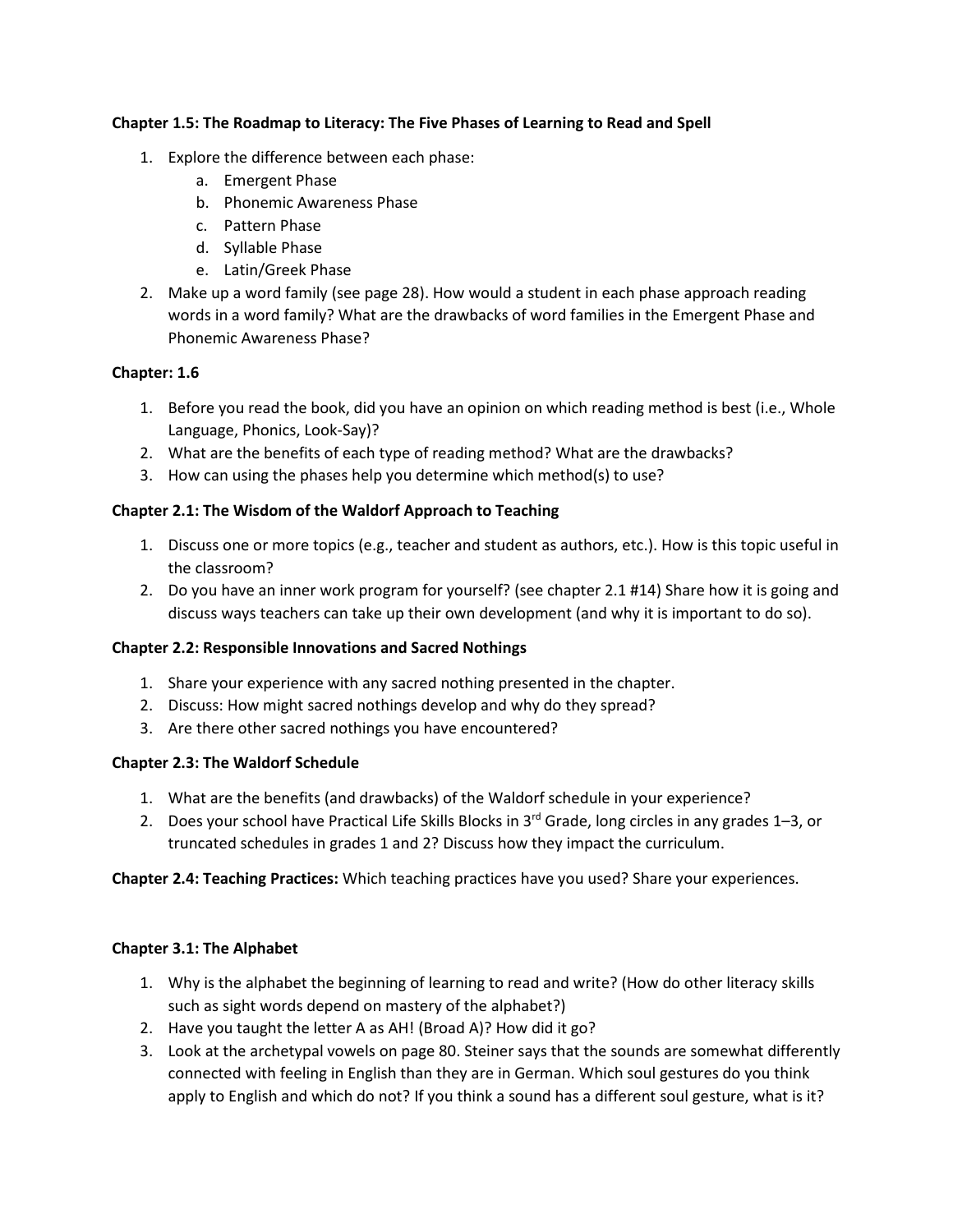- 4. Discuss one or more of the sacred nothings in chapter 3.1 #3. Which do you agree with and which do you disagree with?
- 5. Which words would make good anchor word for the letter D: drum, dog, duck, drip? Why or why not?
- 6. Consult Table 3.1.8. American English Vowel Sounds and Corresponding Emotions (page 94). Critique the table, especially if you speak Australian, British, Canadian English, etc. Add to it and strike out examples that do not apply.

# **Chapter 3.2: Handwriting**

- 1. Why does handwriting matter, in your opinion?
- 2. Discuss when a students should type and the use of technology (computer, tablets, cell phones, etc.).
- 3. What is your experience of using art supplies such as colored pencils and crayons for writing? (Have everyone try writing with stick crayons and then graphite pencils. Discuss.)
- 4. Choose one or more sacred nothings and discuss if you agree or disagree with it and any experiences you have had.
- 5. Have you ever tried to improve your handwriting? Discuss.

# **Chapter 3.3: Phonological and Phonemic Awareness**

- 1. Do you have full phonemic awareness for each sound in a word? Try segmenting these words into their separate phonemes and then discuss:
	- a. Eight (2)
	- b. Grind (5)
	- c. Schlep (4)
	- d. Deceive (5)
	- e. Though (2)
	- f. Tricked (5)
	- g. Ghost (4)
- 2. Try 1–3 exercises from table 3.3.2 (e.g., hand spelling, finger spelling, etc.). (page 130)
- 3. Try stretchable fabric with the following three words: fish, lap, boot. What did you notice? Rank the three words in ease of stretching.
- 4. Phonemic awareness is the most important thing for students to develop. Discuss why.

# **Chapter 3.4: Encoding and Decoding**

- 1. Why is it easier for beginning students to encode than decode?
- 2. Why are phonics rules for the middle of the Phonemic Awareness Phase and not the Emergent Phase or the beginning of the Phonemic Awareness Phase?
- 3. Why can't you just start teaching phonics rules at the beginning of  $1<sup>st</sup>$  Grade?
- 4. Contrast the types of decoding in the Phonemic Awareness Phase and the Pattern Phase (see tables 3.4.4 and 3.4.6). (pages 156 and 159)

# **Chapter 3.5: Symbol Imagery**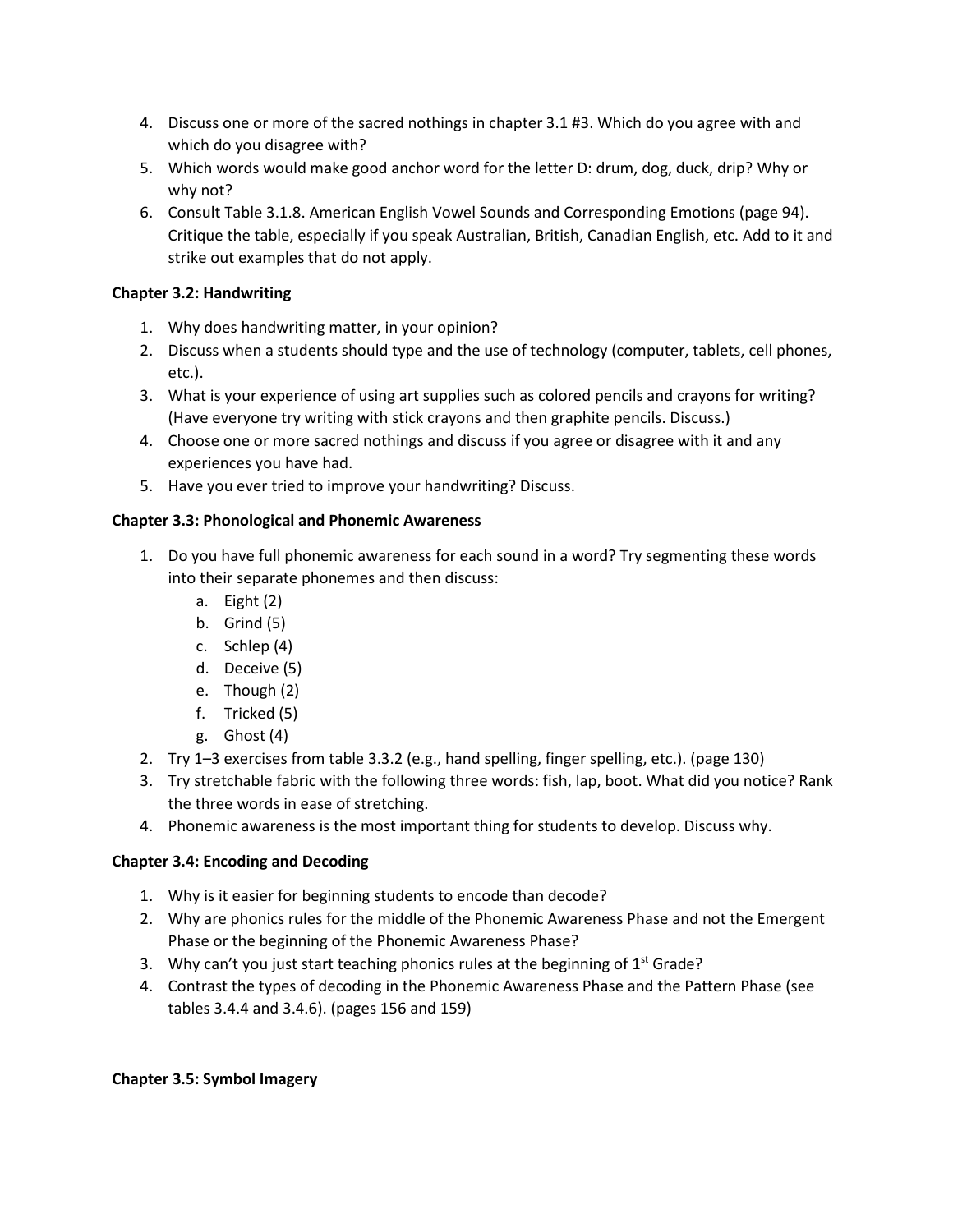- 1. Some people can use symbol imagery and some cannot see the letters. Can you? If so, how many letters can you see? (Try imagining the word *encyclopedia.*)
- 2. How does symbol imagery help spelling?
- 3. Why is symbol imagery more important in English than in German or Italian?

## **Chapter 3.6: Sight Words**

- 1. Why does English have sight words?
- 2. Contrast different sight word lists such as the Dolch list and the Frye list.
- 3. Make up your own sight word chant or sight word song and share it with the group. (Note: you can use familiar melodies such as Twinkle Twinkle Little Star.)

## **Chapter 3.7: Concept Imagery**

- 1. Discuss your mental pictures (concept imagery) for a beloved children's book you have all read (ex. *Little House on the Prairie, Huck Finn, Anne of Green Gables*, etc.) Discuss how it was if you saw the movie before or afterward.
- 2. Use the structure words in table 3.7.1 to describe a scene from the book in question one. (page 196)
- 3. Play a round of Grandmother's Suitcase (page 198).

## **Chapter 3.8: Language and Reading Comprehension**

- 1. Make up factual recall questions for a popular fairy tale or book. Then make up HOTS questions.
- 2. Do a free rendering for a story. Limit yourself to 10–15 minutes. Describe how it was for you, both to do the free rendering and to have to do it in a limited amount of time.

#### **Chapter 3.9: Spelling**

- 1. Try spelling a word using the four types of spelling (page 216): chanting, encoding, visualizing, and encoding meaning. Suggested words: television, universe, neighborhood.
- 2. Why is it necessary to teach spelling?

#### **Chapter 3.10: Speech**

- 1. Does speech help the development of phonemic awareness? How?
- 2. What are the pros and cons of a class play? Should they be part of grades 1–3?

#### **Chapter 3.11: Grammar**

- 1. Why should students learn grammar?
- 2. Why can't Waldorf teachers in English-speaking schools use Steiner's indications for grammar?
- 3. What is your relationship to grammar? How were you taught grammar? How well do you know it?
- 4. Use the word *blanket* as a noun, verb, and adjective. Discuss what makes it a noun, verb, or adjectives in the context of each sentence.

#### **Chapter 3.12: Vocabulary**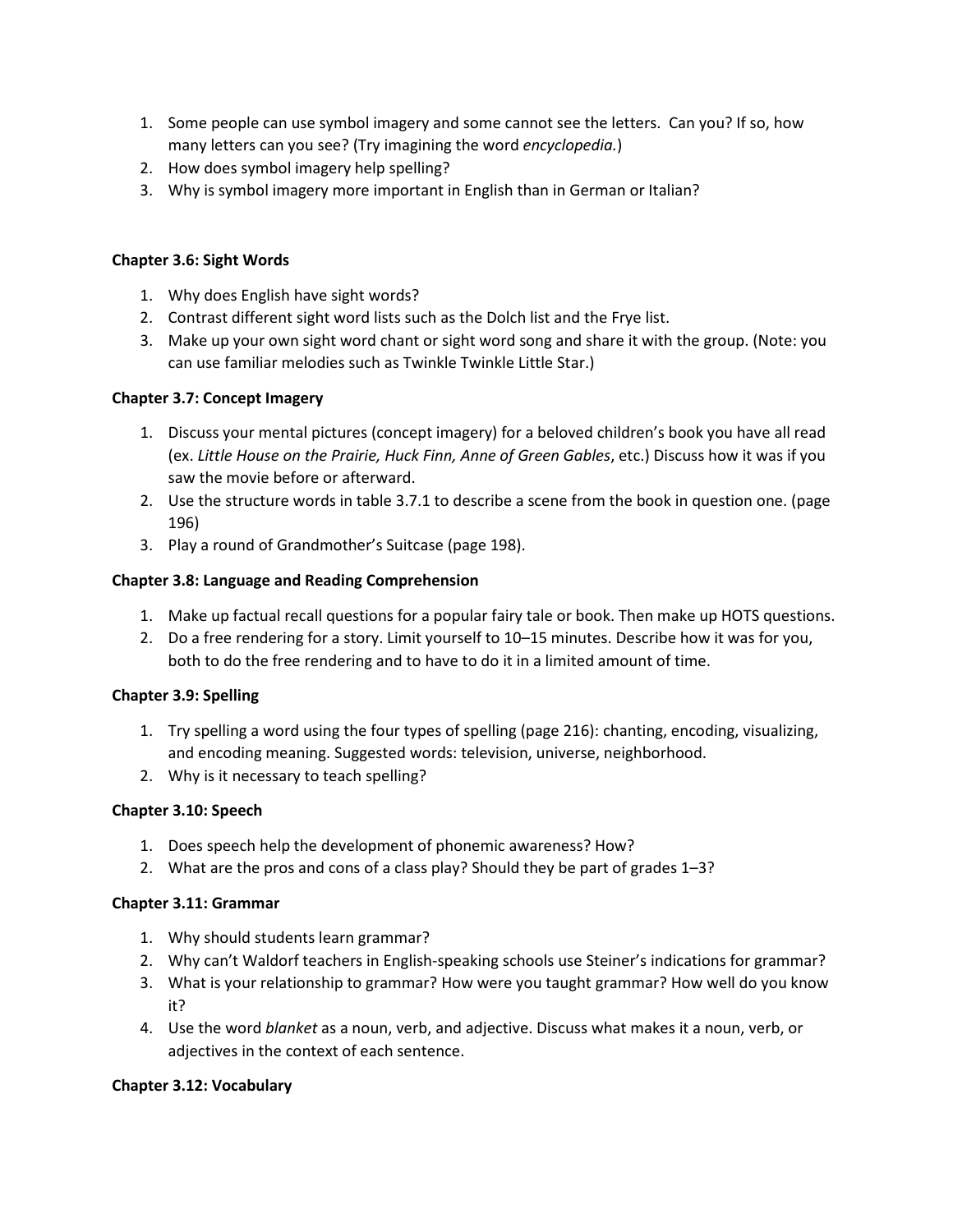- 1. What is the difference between the spelling list and the vocabulary list? Why can't they be the same?
- 2. Explore an idiom such as *A New York minute* or *monkey business.* What is the difference between its literal meaning and its figurative meaning?

# **Chapter 3.13: Kid Writing**

- 1. Have you had any experience with kid writing or invented spelling? How did it go?
- 2. How does kid writing help literacy.
- 3. Teach a mini lesson around this kid writing assignment: Mi brudr is not kid. He pokt me! (Translation: My brother is not kind. He poked me!)
- 4. Which phase is this student in? How can you tell?
	- a. Dad fod me in the kn (Translation: Dad found me in the kitchen.)
	- b. Trace is my best frend and I love her! (Tracy is my best friend and I love her!)
	- c. The elf had to lepe over the scairy brige of deth and cross to the majic kingdom. (The elf had to leap over the scary bridge of death and cross to the magic kingdom.)

## **Chapter 3.14: Composition**

- 1. What are some of the key differences between composition and kid writing?
- 2. What are the benefits of teaching rudimentary paragraph writing in third grade?
- 3. How could you transition from kid writing to composition?
- 4. Why is it so critical for Waldorf students to have composition skills before starting fourth grade?

# **Chapter 3.15: Reading**

- 1. What are the academic, social, and economic consequences of reading problems?
- 2. Why do English-speaking teachers have to take a more proactive approach to reading than German-speaking teachers?
- 3. Why are reading groups better than whole class readers in grades 1–3?
- 4. Try writing your own decodable text. Brainstorm rhyming words using the Rhyming Rime Machine (table 3.15.2 page 342). Then star brainstorming plots as a group. (Bonus: Write a short reader as a group or as homework.)

# **Section Four: Phonics Rules (Chapters 4.1–4.4)**

- 1. Why wait to teach phonics rules? Why not do it at the beginning of first grade?
- 2. Why should you introduce a new phonics rule when 80% have mastered it 80% of the time (80/80 rule)? Why not wait until 100% have it?
- 3. Why do students need symbol imagery of at least four letters for phonics rules such as Silent E?
- 4. Why is it a best practice to teach inflection endings multiple times and in different ways in different phases?
- 5. Explore the uncommon vowel teams in Table 4.2.3. Discuss which you think are worth teaching and why. (pages 398)
- 6. Explore homophones in Table 4.2.5. Which are worth teaching in  $2^{nd}$  grade and  $3^{rd}$  grade? Come up with an example of a creative way to teach a homophone. (page 402)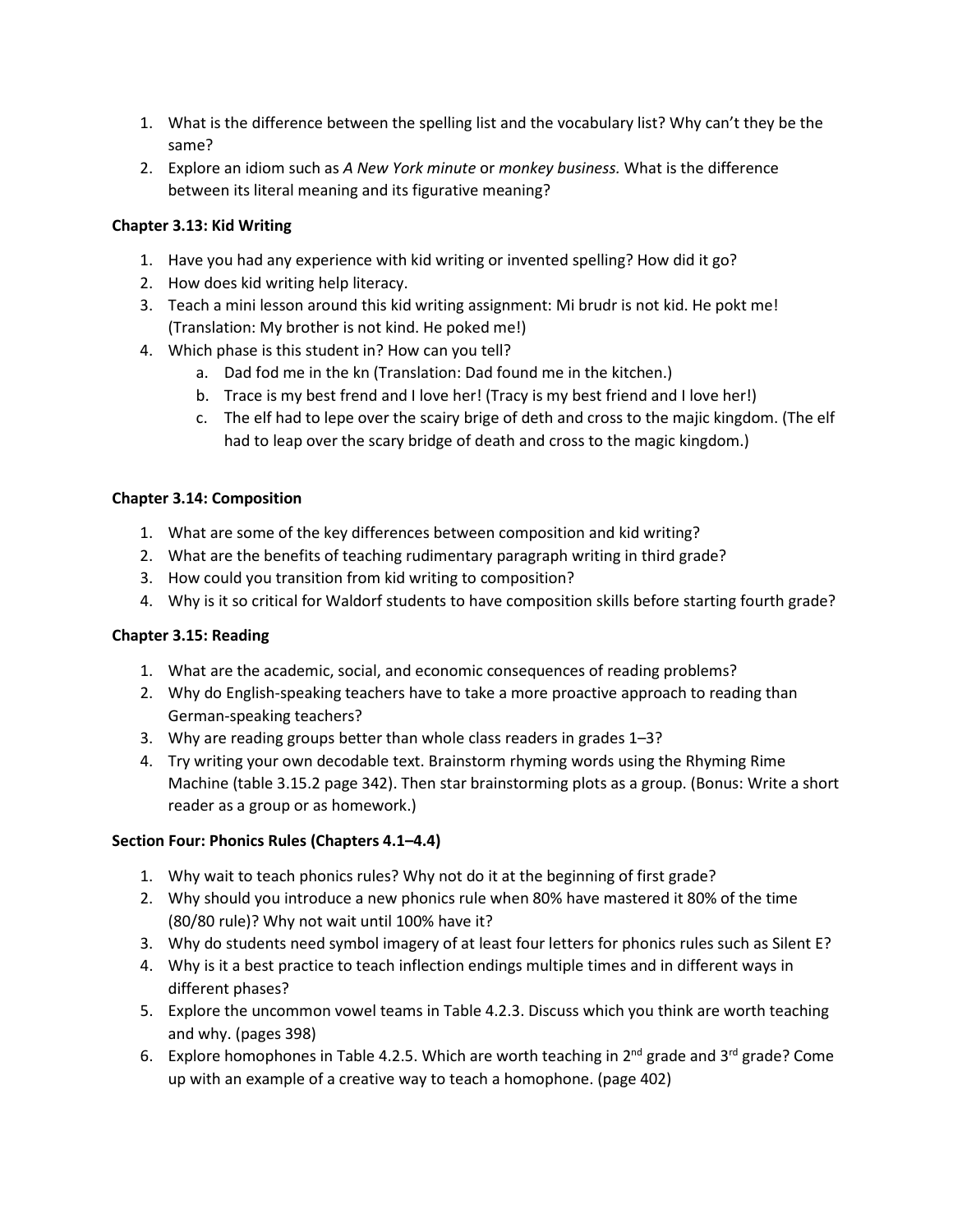7. Explore the six types of syllables on page 421. Identify the syllable types in these words: po-tato; whif-fle; lac-tose; par-ti-cu-lar.

## **Chapter 5.1: Planning a Curriculum**

- 1. Discuss the idea of preparing an entire curriculum over the summer (pages 426–427).
- 2. Do you have a truncated schedule? If yes, how can you change it? How can you make due in the meantime and still get in daily practice?

## **Chapter 5.2–5.4: First through Third Grade Curriculum Plans**

- 1. In your opinion, which block would it be best to start with in each grade: math or language arts? Why?
- 2. Discuss the Home Surroundings Block. What could you bring from your area? (Keep in mind that Home Surroundings will become the foundation for local history and geography in 4<sup>th</sup> grade.)

## **Chapter 5.5: Working with Stories**

- 1. Discuss the difference between the four types of stories in Chapter 5.5 #1. (page 459–460)
- 2. Try creating a story as a group. Choose an academic concept story (see chapter 5.5 #4) (page 462) or a Home Surrounding story (see chapter 5.5 #5–7). (pages 463–472)
- 3. Try imagining and describing a nature spirit (see list on page 469). Think about possible plots for this character in a  $1<sup>st</sup>$  grade story for Home Surroundings.
- 4. Compare and contrast Home Surroundings stories for  $1<sup>st</sup>$  and  $2<sup>nd</sup>$  grade. How are they the same? How are they different?

#### **Chapter 6.1: Introduction to Assessment**

- 1. What is your opinion on assessments?
- 2. What kinds of assessments have you used? How do you like them?
- 3. How do you record your assessments? How is it working out?
- 4. Explore the benchmark in table 6.1.4. (pages 492–494) Pick one language arts skills (e.g., symbol imagery). Discuss the benefits of having benchmarks for all three grades.
- 5. How does your school communicate assessment results to parents?

#### **Chapter 6.2: What Phase are Your Students In?**

- 1. Identify the phase of the students from these kid writing samples. Be sure to include whether it is beginning, intermediate, or advanced.
	- a. Bradn is mi dog (Brandon Is my dog.)
	- b. When I grow up, I'm going to be a politition and live in the governers mantion.
	- c. I cud not beleve whut you sed. (I could not believe what you said.)
	- d. The kids jumpt over the rope and playd tag.
	- e. He said unkind things about my litle bruther so I punched him.
- 2. Why do split phases exist?

#### **Chapter 6.3–6.5: First, Second, and Third Grade Assessments**

- 1. What kinds of assessments made by educational testing groups are available to you?
- 2. If you have used DIBELS or AIMSweb, discuss your experience.